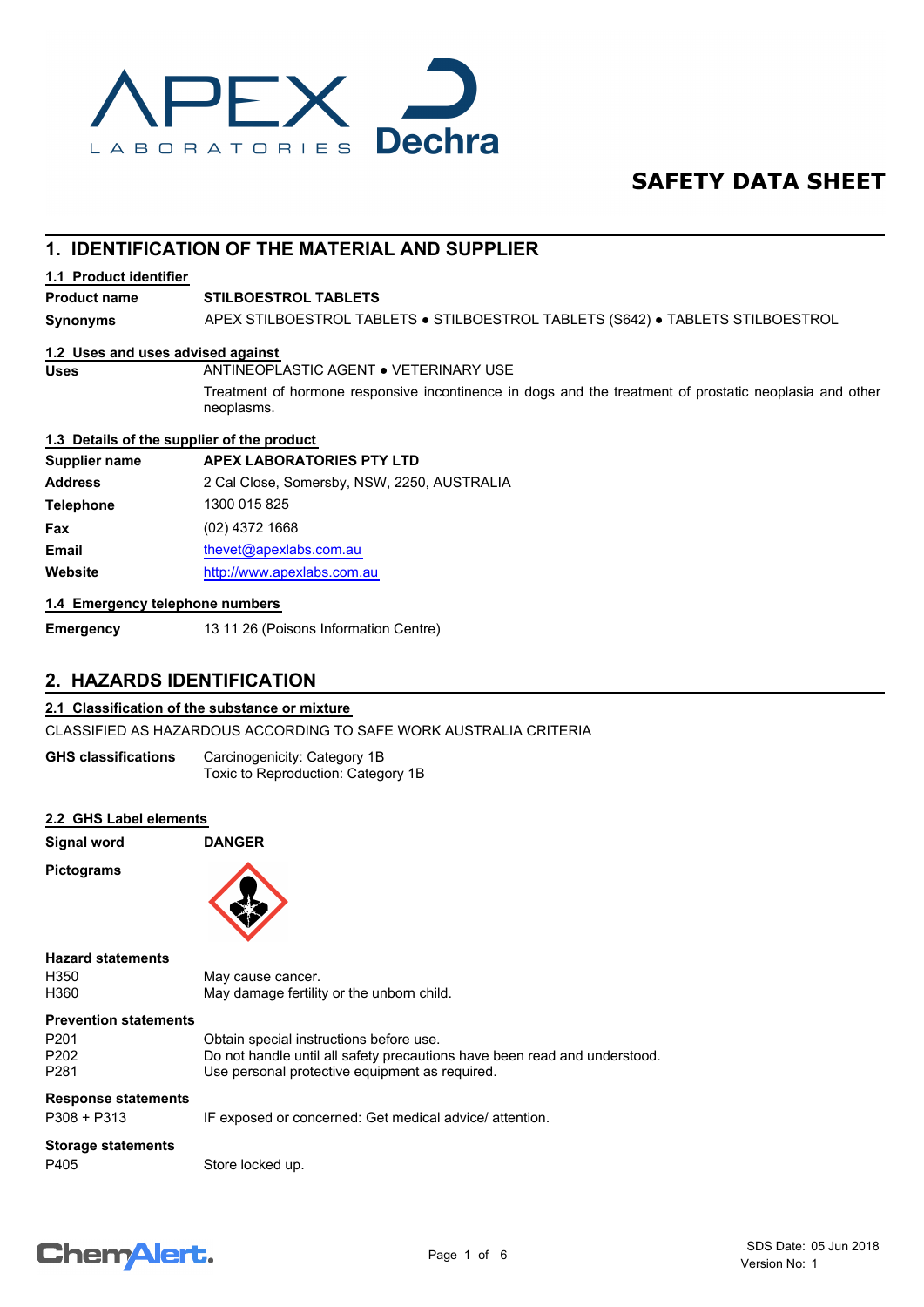#### **PRODUCT NAME STILBOESTROL TABLETS**

#### **Disposal statements**

P501 Dispose of contents/container in accordance with relevant regulations.

#### **2.3 Other hazards**

No information provided.

## **3. COMPOSITION/ INFORMATION ON INGREDIENTS**

#### **3.1 Substances / Mixtures**

| Ingredient                | <b>CAS Number</b> | <b>EC Number</b> | Content    |
|---------------------------|-------------------|------------------|------------|
| <b>DIETHYLSTILBESTROL</b> | 56-53-1           | 200-278-5        | <1%        |
| NON HAZARDOUS INGREDIENTS | Not Available     | Not Available    | ⊤Remainder |

## **4. FIRST AID MEASURES**

#### **4.1 Description of first aid measures**

| Eve                         | If in eyes, hold eyelids apart and flush continuously with running water. Continue flushing until advised to<br>stop by a Poisons Information Centre, a doctor, or for at least 15 minutes.                 |  |  |
|-----------------------------|-------------------------------------------------------------------------------------------------------------------------------------------------------------------------------------------------------------|--|--|
| <b>Inhalation</b>           | If inhaled, remove from contaminated area. Apply artificial respiration if not breathing.                                                                                                                   |  |  |
| <b>Skin</b>                 | If skin or hair contact occurs, remove contaminated clothing and flush skin and hair with running water.<br>Continue flushing with water until advised to stop by a Poisons Information Centre or a doctor. |  |  |
| Ingestion                   | For advice, contact a Poisons Information Centre on 13 11 26 (Australia Wide) or a doctor (at once). If<br>swallowed, do not induce vomiting.                                                               |  |  |
| <b>First aid facilities</b> | None allocated.                                                                                                                                                                                             |  |  |

#### **4.2 Most important symptoms and effects, both acute and delayed**

See Section 11 for more detailed information on health effects and symptoms.

#### **4.3 Immediate medical attention and special treatment needed**

Treatment for any adverse effects should be symptomatic. Diethylstilboestrol has oestrogenic action. It is readily absorbed from the gut.

## **5. FIRE FIGHTING MEASURES**

#### **5.1 Extinguishing media**

Use an extinguishing agent suitable for the surrounding fire.

#### **5.2 Special hazards arising from the substance or mixture**

Non flammable. May evolve carbon oxides and hydrocarbons when heated to decomposition.

#### **5.3 Advice for firefighters**

Treat as per requirements for surrounding fires. Evacuate area and contact emergency services. Remain upwind and notify those downwind of hazard. Wear full protective equipment including Self Contained Breathing Apparatus (SCBA) when combating fire. Use waterfog to cool intact containers and nearby storage areas.

#### **5.4 Hazchem code**

None allocated.

## **6. ACCIDENTAL RELEASE MEASURES**

#### **6.1 Personal precautions, protective equipment and emergency procedures**

Wear Personal Protective Equipment (PPE) as detailed in section 8 of the SDS.

#### **6.2 Environmental precautions**

Prevent product from entering drains and waterways.

#### **6.3 Methods of cleaning up**

If spilt, collect and reuse where possible.

#### **6.4 Reference to other sections**

See Sections 8 and 13 for exposure controls and disposal.

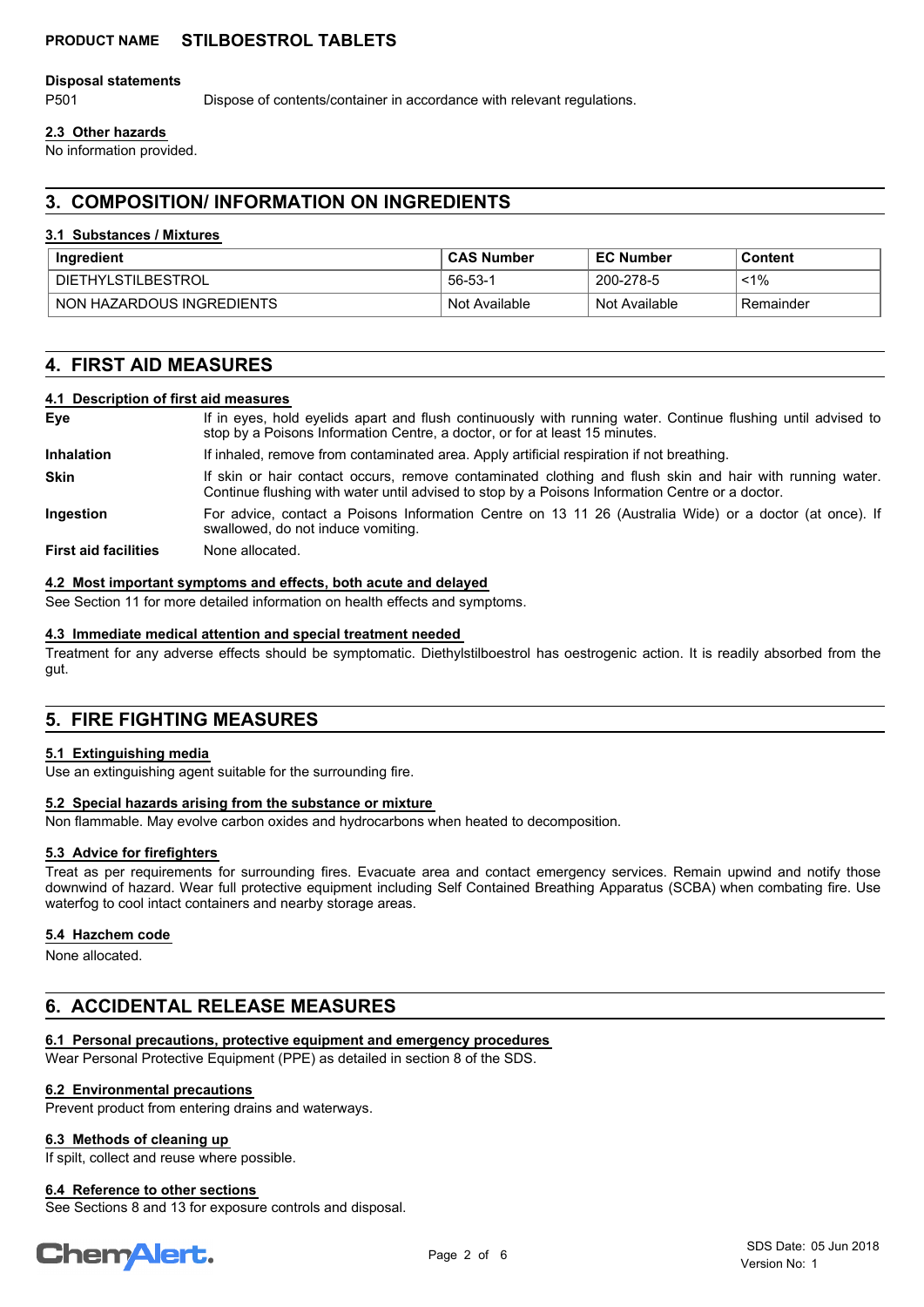## **7. HANDLING AND STORAGE**

#### **7.1 Precautions for safe handling**

Before use carefully read the product label. Use of safe work practices are recommended to avoid eye or skin contact and inhalation. Observe good personal hygiene, including washing hands before eating. Prohibit eating, drinking and smoking in contaminated areas.

#### **7.2 Conditions for safe storage, including any incompatibilities**

Store in a cool, dry, well marked area, removed from foodstuffs and other drugs. Storage areas and containers should be clearly marked for drug holding, protected from light, freezing or physical damage and tightly sealed when not in use. Keep out of reach of children. Store below 30°C.

#### **7.3 Specific end uses**

No information provided.

## **8. EXPOSURE CONTROLS / PERSONAL PROTECTION**

#### **8.1 Control parameters**

#### **Exposure standards**

No exposure standards have been entered for this product.

#### **Biological limits**

No biological limit values have been entered for this product.

#### **8.2 Exposure controls**

**Engineering controls** Avoid inhalation. Use in well ventilated areas.

#### **PPE**

| Eye / Face         | Wear safety glasses.                                                                      |
|--------------------|-------------------------------------------------------------------------------------------|
| <b>Hands</b>       | Wear rubber gloves. Individuals with sensitive skin should consider wearing latex gloves. |
| <b>Body</b>        | Not required under normal conditions of use.                                              |
| <b>Respiratory</b> | Not required under normal conditions of use.                                              |



## **9. PHYSICAL AND CHEMICAL PROPERTIES**

#### **9.1 Information on basic physical and chemical properties**

| Appearance                      | ROUND WHITE TABLETS     |
|---------------------------------|-------------------------|
| Odour                           | <b>ODOURLESS</b>        |
| <b>Flammability</b>             | <b>NON FLAMMABLE</b>    |
| <b>Flash point</b>              | <b>NOT RELEVANT</b>     |
| <b>Boiling point</b>            | <b>NOT AVAILABLE</b>    |
| <b>Melting point</b>            | <b>NOT AVAILABLE</b>    |
| <b>Evaporation rate</b>         | <b>NOT AVAILABLE</b>    |
| рH                              | <b>NOT AVAILABLE</b>    |
| <b>Vapour density</b>           | <b>NOT AVAILABLE</b>    |
| <b>Specific gravity</b>         | <b>NOT AVAILABLE</b>    |
| Solubility (water)              | <b>SLIGHTLY SOLUBLE</b> |
| Vapour pressure                 | <b>NOT AVAILABLE</b>    |
| <b>Upper explosion limit</b>    | <b>NOT RELEVANT</b>     |
| Lower explosion limit           | <b>NOT RELEVANT</b>     |
| <b>Partition coefficient</b>    | <b>NOT AVAILABLE</b>    |
| <b>Autoignition temperature</b> | <b>NOT AVAILABLE</b>    |
| Decomposition temperature       | <b>NOT AVAILABLE</b>    |
| <b>Viscosity</b>                | <b>NOT AVAILABLE</b>    |
| <b>Explosive properties</b>     | <b>NOT AVAILABLE</b>    |
| <b>Oxidising properties</b>     | <b>NOT AVAILABLE</b>    |
| <b>Odour threshold</b>          | <b>NOT AVAILABLE</b>    |
|                                 |                         |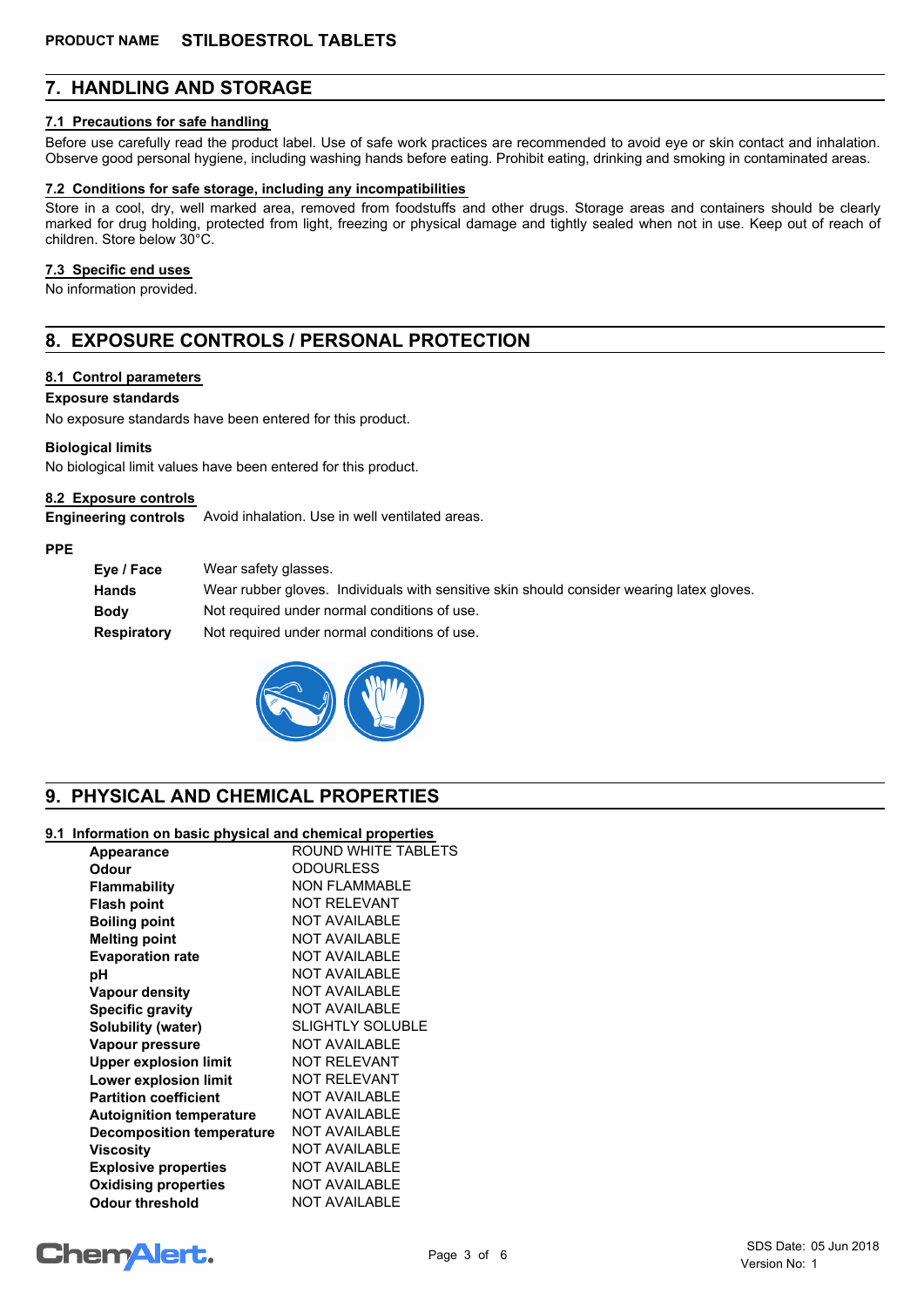## **10. STABILITY AND REACTIVITY**

#### **10.1 Reactivity**

Carefully review all information provided in sections 10.2 to 10.6.

#### **10.2 Chemical stability**

Stable under recommended conditions of storage.

#### **10.3 Possibility of hazardous reactions**

Polymerization will not occur.

#### **10.4 Conditions to avoid**

Avoid contact with incompatible substances.

#### **10.5 Incompatible materials**

Compatible with most commonly used materials.

#### **10.6 Hazardous decomposition products**

May evolve carbon oxides and hydrocarbons when heated to decomposition.

## **11. TOXICOLOGICAL INFORMATION**

#### **11.1 Information on toxicological effects**

**Acute toxicity**

This product is used in veterinary applications. Use safe work practices to avoid eye contact, prolonged skin contact and ingestion. Refer to medical doctor/specialist for advice regarding adverse side effects.

#### **Information available for the ingredients:**

| Ingredient                         |                                                                                          | Oral LD50                    | Dermal LD50 | <b>Inhalation LC50</b>                |
|------------------------------------|------------------------------------------------------------------------------------------|------------------------------|-------------|---------------------------------------|
| <b>DIETHYLSTILBESTROL</b>          |                                                                                          | > 3000 mg/kg (mouse,<br>rat) | --          | $\hspace{0.05cm}$ – $\hspace{0.05cm}$ |
| <b>Skin</b>                        | Contact may result in irritation, redness and rash.                                      |                              |             |                                       |
| Eye                                | Contact may result in irritation, lacrimation, pain, redness and conjunctivitis.         |                              |             |                                       |
| <b>Sensitisation</b>               | Not classified as causing skin or respiratory sensitisation.                             |                              |             |                                       |
| <b>Mutagenicity</b>                | Not classified as a mutagen.                                                             |                              |             |                                       |
| Carcinogenicity                    | May cause cancer. Diethystilbestrol is classified carcinogenic to humans (IARC Group 1). |                              |             |                                       |
| <b>Reproductive</b>                | May damage fertility. May damage the unborn child.                                       |                              |             |                                       |
| STOT - single<br>exposure          | Over exposure may result in irritation of the nose and throat, with coughing.            |                              |             |                                       |
| <b>STOT - repeated</b><br>exposure | Not classified as causing organ damage from repeated exposure.                           |                              |             |                                       |
| <b>Aspiration</b>                  | Not classified as causing aspiration.                                                    |                              |             |                                       |

## **12. ECOLOGICAL INFORMATION**

#### **12.1 Toxicity**

No information provided.

**12.2 Persistence and degradability**

No information provided.

#### **12.3 Bioaccumulative potential**

No information provided.

**12.4 Mobility in soil**

No information provided.

**12.5 Other adverse effects**

No information provided.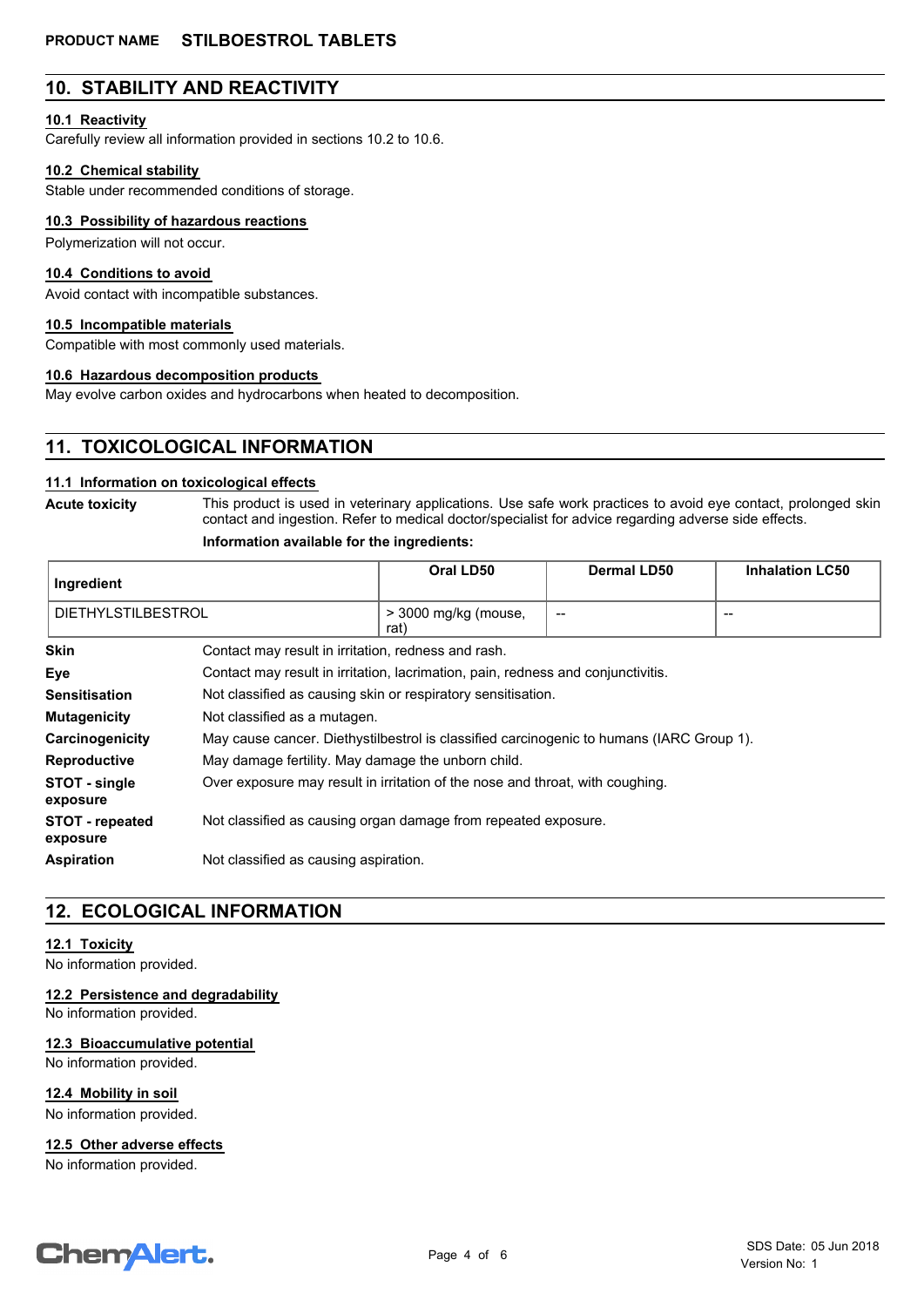## **13. DISPOSAL CONSIDERATIONS**

#### **13.1 Waste treatment methods**

For small quantities, collect and place in sealable containers. Dispose of, as with other clinical waste, by high temperature incineration (recommended  $> 1100^{\circ}$ C). Burial to landfill may be acceptable, but only at an approved and licensed waste disposal site. **Waste disposal**

Legislation **Dispose of in accordance with relevant local legislation.** 

## **14. TRANSPORT INFORMATION**

#### **NOT CLASSIFIED AS A DANGEROUS GOOD BY THE CRITERIA OF THE ADG CODE, IMDG OR IATA**

|                                     | <b>LAND TRANSPORT (ADG)</b> | <b>SEA TRANSPORT (IMDG / IMO)</b> | AIR TRANSPORT (IATA / ICAO) |
|-------------------------------------|-----------------------------|-----------------------------------|-----------------------------|
| 14.1 UN Number                      | None allocated.             | None allocated.                   | None allocated.             |
| 14.2 Proper<br><b>Shipping Name</b> | None allocated.             | None allocated.                   | None allocated.             |
| 14.3 Transport<br>hazard class      | None allocated.             | None allocated.                   | None allocated.             |
| 14.4 Packing Group                  | None allocated.             | None allocated.                   | None allocated.             |

#### **14.5 Environmental hazards**

No information provided.

#### **14.6 Special precautions for user**

**Hazchem code** None allocated.

## **15. REGULATORY INFORMATION**

#### **15.1 Safety, health and environmental regulations/legislation specific for the substance or mixture**

Classified as a Schedule 4 (S4) Standard for the Uniform Scheduling of Medicines and Poisons (SUSMP). **Poison schedule** Safework Australia criteria is based on the Globally Harmonised System (GHS) of Classification and **Classifications APVMA Numbers** 35703

- **AUSTRALIA: AICS (Australian Inventory of Chemical Substances) Inventory listings** Labelling of Chemicals.
	- All components are listed on AICS, or are exempt.

#### **16. OTHER INFORMATION**

WORKPLACE CONTROLS AND PRACTICES: Unless a less toxic chemical can be substituted for a hazardous substance, ENGINEERING CONTROLS are the most effective way of reducing exposure. The best protection is to enclose operations and/or provide local exhaust ventilation at the site of chemical release. Isolating operations can also reduce exposure. Using respirators or protective equipment is less effective than the controls mentioned above, but is sometimes necessary. **Additional information**

PERSONAL PROTECTIVE EQUIPMENT GUIDELINES:

The recommendation for protective equipment contained within this report is provided as a guide only. Factors such as form of product, method of application, working environment, quantity used, product concentration and the availability of engineering controls should be considered before final selection of personal protective equipment is made.

#### HEALTH EFFECTS FROM EXPOSURE:

It should be noted that the effects from exposure to this product will depend on several factors including: form of product; frequency and duration of use; quantity used; effectiveness of control measures; protective equipment used and method of application. Given that it is impractical to prepare a report which would encompass all possible scenarios, it is anticipated that users will assess the risks and apply control methods where appropriate.